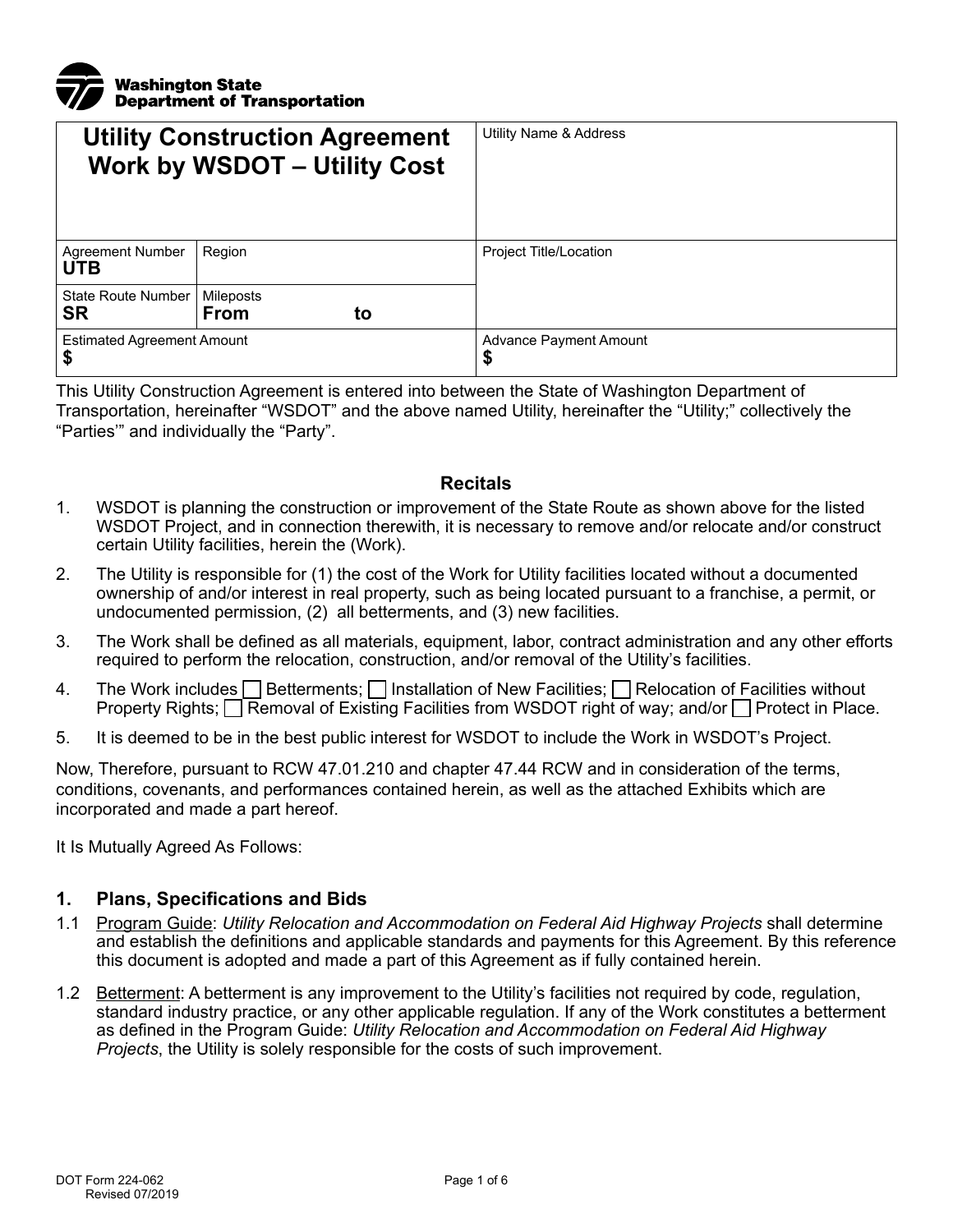- 1.3 WSDOT, acting on behalf of the Utility, agrees to perform the Utility facilities Work in accordance with Exhibit A, Special Provisions, and Exhibit C, Plans, where either:
	- (1) Utility supplied the Work plans and special provisions to WSDOT, or
	- (2) WSDOT developed the Work plans and special provisions from Utility-provided information. WSDOT will incorporate the Plans and Special Provisions into WSDOT Project in accordance with Utility requirements. The Utility agrees that it is solely responsible for insuring that all Special Provisions, Plans and Utility standards are met and that it has supplied WSDOT with all applicable standards, codes, regulations, or any other requirements the Utility is obligated to meet, unless otherwise noted.
- 1.4 The Utility has reviewed and approved the Work Special Provisions and Plans that will be incorporated into WSDOT Project. WSDOT will advertise the Work and Project for bids. WSDOT will be the Utility's representative during the Ad and award period. When requested by WSDOT, the Utility shall timely assist WSDOT in answering bid questions and resolving any design issues that may arise associated with the Work. All comments and clarifications must go through WSDOT. If the Utility supplied the Work plans and special provisions, the Utility agrees to provide WSDOT with any addenda required for the Work during the Ad period, to the Parties' mutual satisfaction.
- 1.5 WSDOT will provide the Utility with written notification of the bid price no later than five (5) days after award for all Work items for which the Utility is responsible for the cost. The Utility shall respond in writing to WSDOT, stating its Acceptance or Rejection of the Work items, within two (2) working days.
- 1.6 Should the Utility reject the bid Work items for which it has cost responsibility:
	- 1.6.1 WSDOT shall delete said items from the Project. The Utility agrees to reimburse WSDOT for engineering costs and direct and related indirect costs incurred by WSDOT associated with deleting the bid Work items from the Project, including any redesign, reengineering or reestimating, if necessary, to delete the Work items, and the Utility agrees to pay such costs upon receipt of a WSDOT invoice.
	- 1.6.2 The Utility agrees that should it reject the bid Work items for which it has cost responsibility, it shall continue to be obligated to timely relocate its facilities as required by WSDOT Project. The Utility further agrees that should its actions delay or otherwise damage WSDOT Project, it shall be liable for such costs.

### **2. Construction, Inspection, and Acceptance**

- 2.1 WSDOT agrees to administer the Work on behalf of the Utility.
- 2.2 The Utility agrees to disconnect and/or reconnect its facilities as required by WSDOT when such disconnection or reconnection is required to be performed by the Utility. The Parties agree to define disconnect and/or reconnection requirements, including notification and response in Exhibit A. WSDOT agrees, as part of the Work, to remove disconnected and/or abandoned facilities at the Utility's cost. Utility facilities not removed pursuant to this Agreement shall remain the ownership, operation and maintenance responsibility of the Utility.
- 2.3 Salvage: All materials removed by WSDOT shall be reclaimed or disposed of by WSDOT and shall become the property of WSDOT. If the Utility desires to retain such materials and WSDOT agrees, the value of salvaged materials will be paid to WSDOT in an amount not less than that required by the Program Guide: *Utility Relocation and Accommodation on Federal Aid Highway Projects*.
- 2.4 The Utility may furnish an inspector for the Work. The Utility agrees that it is solely responsible for all such inspection costs. The Utility's inspector shall not directly contact WSDOT's contractor. All contact between the Utility's inspector and WSDOT's contractor shall be through WSDOT's representatives. WSDOT's Project Construction Engineer may require the removal and/or replacement of the Utility's inspector if the inspector interferes with WSDOT's Project, WSDOT's contractor and/or the Work.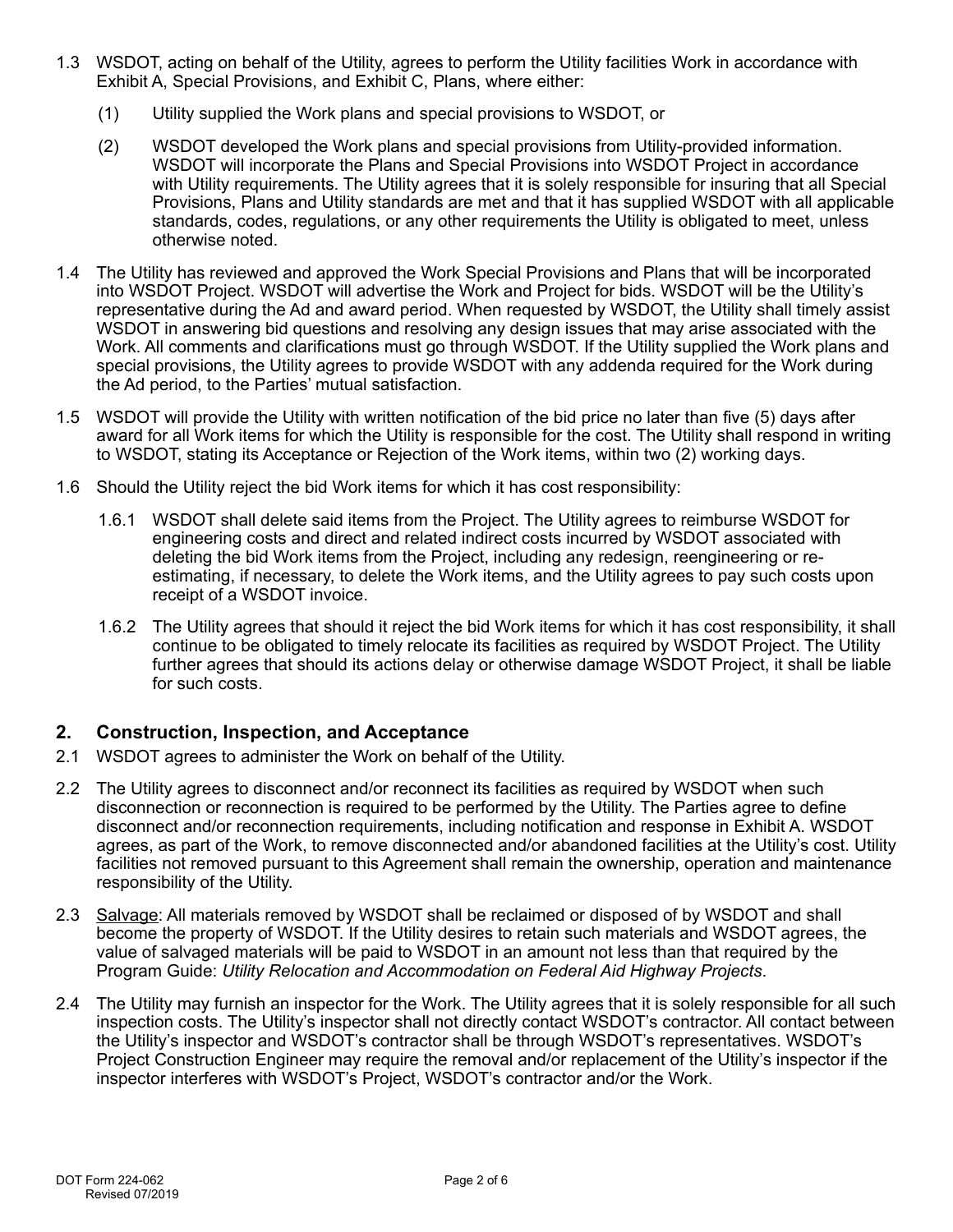- 2.5 WSDOT shall promptly notify the Utility in writing when the Work is completed
- 2.6 The Utility shall, within **the intervalle and intervalle intervalley** working days of being notified that the Work is completed:
	- (a) deliver a letter of acceptance to WSDOT which shall include a release and waiver of all future claims or demands of any nature resulting from the performance of the Work and WSDOT's administration thereof, or
	- (b) deliver to WSDOT written reasons why the Work does not comply with the previously approved Plans and Special Provisions. The Utility agrees to work diligently and in good faith with WSDOT to resolve any issues so as not to delay WSDOT's Project. If all issues are resolved, the Utility agrees to deliver to WSDOT a letter of acceptance as provided herein.
- 2.7 If the Utility does not respond within \_\_\_\_\_\_\_\_\_\_\_\_\_\_\_\_\_\_\_\_\_\_\_\_(\_\_\_\_) working days as provided in section 2.6, the Work and the administration thereof will be deemed accepted by the Utility, and WSDOT shall be released from all future claims and demands.
- 2.8 Upon completion and acceptance of the Work pursuant to Sections 2.6 or 2.7, the Utility agrees that it shall be solely responsible for all future ownership, operation and maintenance costs of its facilities, without WSDOT liability or expense.
- 2.9 WSDOT will prepare the final construction documentation in general conformance with WSDOT's Construction Manual. WSDOT will maintain one set of plans as the official "as-built" set, then make notations in red of all plan revisions typically recorded per standard WSDOT practice, as directed by WSDOT's Construction Manual. Once the Utility has accepted the Work per Section 2.6 or 2.7, WSDOT upon request by the Utility will provide one reproducible set of contract as-builts to the Utility, and the Utility agrees to pay the cost of reproduction upon receipt of a WSDOT invoice

### **3. Payment**

3.1 The Utility agrees that it shall be responsible for the actual direct and related indirect costs, including mobilization, construction engineering, contract administration and overhead costs, associated with the Work. The cost of this Work is estimated to be

**Dollars** 

(\$ ). An itemized estimate of Utility-responsible costs for Work to be performed by WSDOT on behalf of the Utility is included in Exhibit B, Cost Estimate.

- 3.2 The Utility agrees to pay WSDOT the "Advance Payment Amount" stated above within twenty (20) calendar days after WSDOT submits its first partial payment request to the Utility. The advance payment represents fifteen (15) percent of the estimate of cost for which the Utility is responsible. The advance payment will be carried throughout the life of the Work with final adjustment made in the final invoice
- 3.3 The Parties acknowledge and agree that WSDOT does not have the legal authority to advance state funds for the Utility's Work under this Agreement. Should the Utility fail to make payment according to the terms of this Agreement, WSDOT shall have the right to terminate this Agreement, charging the Utility for all associated costs of termination, including non-cancellable items, as well as associated Project delay and contractor claims. Such termination shall not relieve the Utility's obligation to timely relocate its facilities as provided under section 1.6.2
- 3.4 The Utility, in consideration of the faithful performance of the Work to be done by WSDOT, agrees to pay WSDOT for the actual direct and related indirect cost of all Work for which the Utility is responsible, including mobilization, construction engineering, administration and overhead costs. WSDOT shall invoice the Utility and provide supporting documentation therefore, and the Utility agrees to pay WSDOT within thirty (30) calendar days of receipt of an invoice. A partial payment will not constitute agreement as to the appropriateness of any item and that, at the time of final invoice, the Parties will resolve any discrepancies.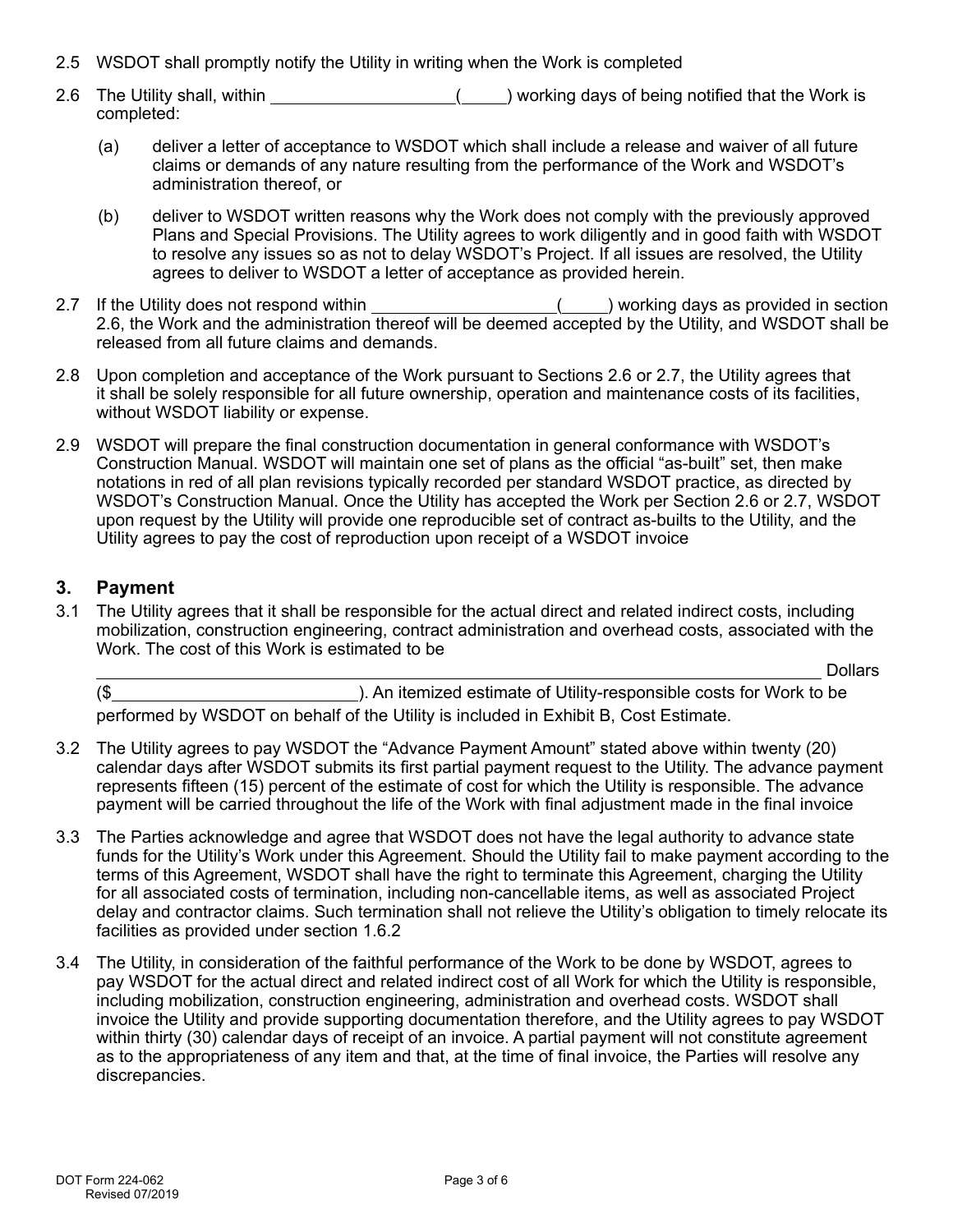## **4. Change in Work or Cost Increase**

- 4.1 Increase in Cost: In the event unforeseen conditions require an increase in the cost of the Work for which the Utility is responsible, above the Exhibit B, Cost Estimate (including sales tax, engineering, and contingencies) by more than ( ) percent, the Parties agree to modify Exhibit B to include such cost increase.
- 4.2 If WSDOT determines that additional Work or a change in the Work is required, prior written approval must be secured from the Utility; however, where the change is required to mitigate a Project emergency or safety threat to the traveling public, WSDOT will direct the change without the Utility's prior approval. WSDOT will notify the Utility of such change as soon as possible thereafter. The Utility agrees to respond to all WSDOT change order requests in writing and within five (5) working days. WSDOT notification shall not be required for Utility-requested changes. The Utility agrees to pay all costs associated with the changed Work, as well as the costs of Project or Work delays and/or subsequent contractor claims associated with the Utility's failure to timely respond as required.
- 4.3 The Utility may request additions to the Work through WSDOT in writing. WSDOT will implement the requested changes as elective changes, provided that a change does not negatively impact WSDOT's transportation system and complies with the Standard Specifications, Project permits, state and/or federal law, applicable rules and/or regulations, and/or WSDOT design policies, and does not unreasonably delay critically scheduled Project contract activities.
- 4.4 All elective changes to the Work shall be approved in writing by the Utility before WSDOT directs the contractor to implement the changes, even if an executed change order is not required by the Project contract. The Utility agrees to pay for the increases in cost, if any, for such elective changes in accordance with Section 3.
- 4.5 WSDOT will make available to the Utility all change order documentation related to the Work.

### **5. Franchise or Permit**

5.1 The Utility shall apply for a permit, franchise or an amendment to its current franchise for those new or modified Utility facilities that will be located within WSDOT's right of way. After receiving the application, WSDOT will issue the Utility a permit or a new or amended franchise.

# **6. Right of Entry**

6.1 The Utility agrees to arrange for rights of entry upon all privately owned lands upon which the Utility has a claimed property right and which are necessary to perform the Work. The Utility also agrees to obtain all necessary permissions for WSDOT to perform the Work on such lands, which may include reasonable use restrictions on those lands. The Utility agrees to provide the rights of entry and applicable permissions under this section to WSDOT within ( ) calendar days of entering into this Agreement. Upon completion of the Work on such lands, the rights of entry and permissions shall terminate.

### **7. General Provisions**

7.1 Indemnification: To the extent authorized by law, the Utility and WSDOT shall indemnify and hold harmless one another and their employees and/or officers from and shall process and defend at its own expense any and all claims, demands, suits at law or equity, actions, penalties, losses, damages (both to persons and/or property), or costs, of whatsoever kind or nature, brought against the one Party arising out of, in connection with, or incident to the other Party's performance or failure to perform any aspect of this Agreement, provided, however, that if such claims are caused by or result from the concurrent negligence of (a) the Utility and (b) WSDOT, their respective employees and/or officers, or involves those actions covered by RCW 4.24.115, this indemnity provision shall be valid and enforceable only to the extent of the negligence of the Utility or WSDOT, and provided further, that nothing herein shall require the Utility or WSDOT to hold harmless or defend the other or its employees and/or officers from any claims arising from that Party's sole negligence or that of its employees and/or officers. The terms of this section shall survive the termination of this Agreement.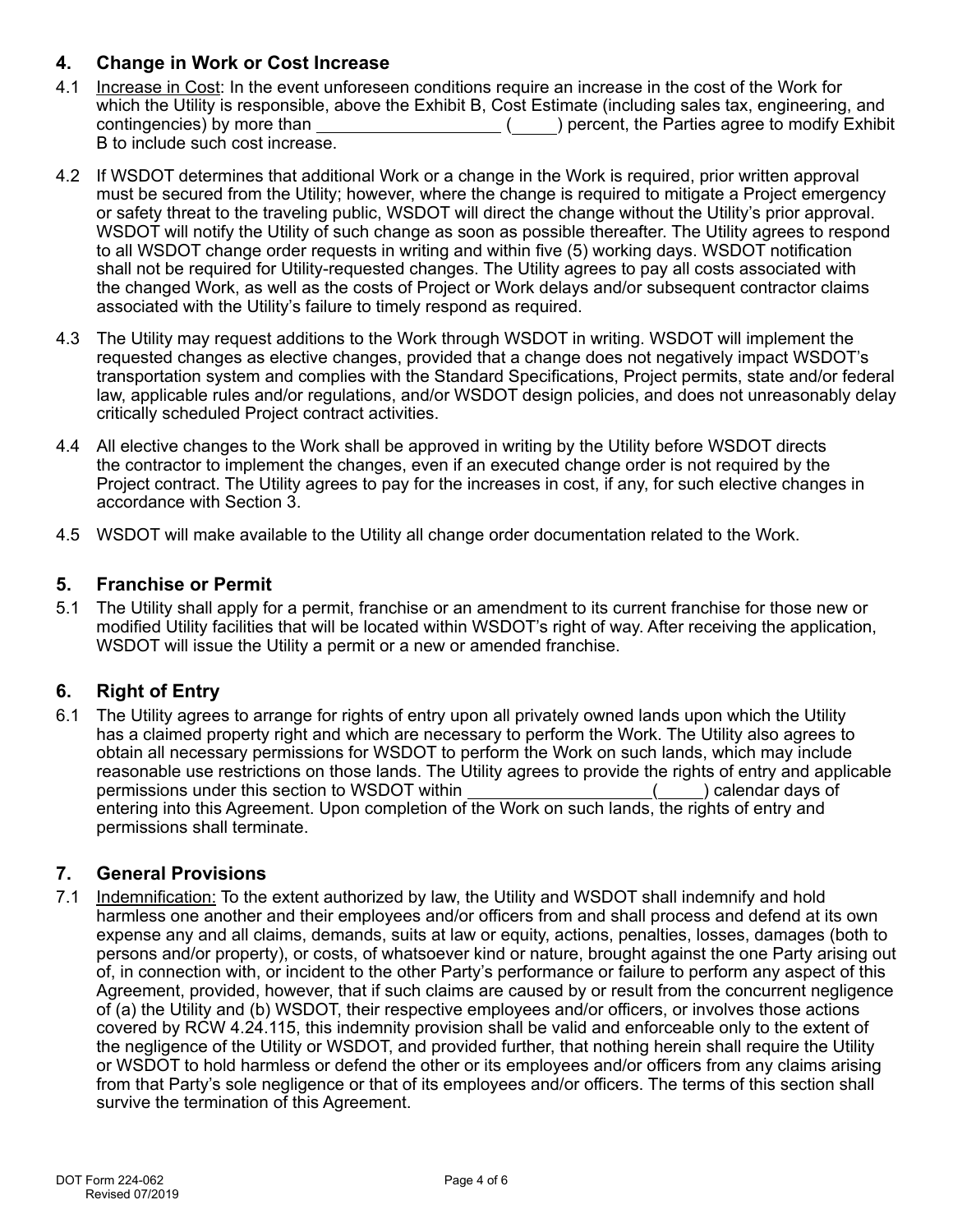- 7.2 Disputes: If a dispute occurs between the Utility and WSDOT at any time during the prosecution of the Work, the Parties agree to negotiate at the management level to resolve any issues. Should such negotiations fail to produce a satisfactory resolution, the Parties agree to enter into arbitration and/or mediation before proceeding to any other legal remedy. Each Party shall be responsible for its own fees and costs. The Parties agree to equally share the cost of a mediator or arbiter.
- 7.3 Venue: In the event that either Party deems it necessary to institute legal action or proceedings to enforce any right or obligation under this Agreement, the Parties hereto agree that any such action or proceedings shall be brought in the superior court situated in shall be brought in the superior court situated in shall be responsible for its own attorney's fees and costs.
- 7.4 Termination:
	- 7.4.1 Unless otherwise provided herein, the Utility may terminate this Agreement upon thirty (30) calendar days written notice to WSDOT. If this Agreement is terminated by the Utility prior to the fulfillment of the terms stated herein, the Utility shall reimburse WSDOT for all actual direct and related indirect expenses and costs, including mobilization, construction engineering, contract administration and overhead costs, incurred up to the date of termination associated with the Utility Work, as well as the cost of non-cancelable obligations, including any redesign, reengineering or re-estimating, if necessary, to delete the Work, and contractor claims, if any, payment in accordance with Section 3. Further, the Utility acknowledges and agrees that should it terminate this Agreement, such termination shall not relieve the Utility from its responsibility to design, remove, relocate and/or construct its facilities so as not to delay or conflict with WSDOT's Project. WSDOT agrees to provide to the Utility all Work-related documents upon final payment by the Utility.
	- 7.4.2 Unless otherwise provided herein, WSDOT may terminate this Agreement upon thirty (30) calendar days written notice to the Utility. Should WSDOT terminate this Agreement, the Utility shall reimburse WSDOT for all actual direct and related indirect expenses and costs, including mobilization, construction engineering, contract administration and overhead costs, incurred by WSDOT up to the date of termination associated with the Utility Work. The Utility acknowledges and agrees that should WSDOT terminate this Agreement, such termination shall not relieve the Utility from its responsibility to design, remove, relocate and/or construct its facilities so as not to delay or conflict with WSDOT's Project. WSDOT agrees to provide to the Utility all Work-related documents upon final payment by the Utility.
- 7.5 Amendments: This Agreement may be amended by the mutual agreement of the Parties. Such amendments or modifications shall not be binding unless put in writing and signed by persons authorized to bind each of the Parties.
- 7.6 Independent Contractor: Both Parties shall be deemed independent contractors for all purposes, and the employees of each Party and any of its contractors, subcontractors, consultants, and the employees thereof, shall not in any manner be deemed to be the employees of the other Party.
- 7.7 Audit and Records: During the progress of the Work and for a period of not less than six (6) years from the date of final payment, both Parties shall maintain the records and accounts pertaining to the Work and shall make them available during normal business hours and as often as necessary, for inspection and audit by the other Party, Washington State, and/or Federal Government and copies of all records, accounts, documents or other data pertaining to the Work will be furnished upon request. The requesting Party shall pay the cost of copies produced. If any litigation, claim or audit is commenced, the record, accounts along with supporting documentation shall be retained until any litigation, claim or audit finding has been resolved even though such litigation, claim or audit continues past the six-year retention period.
- 7.8 Working Days: Working days for this Agreement are defined as Monday through Friday, excluding Washington State holidays per RCW 1.16.050.